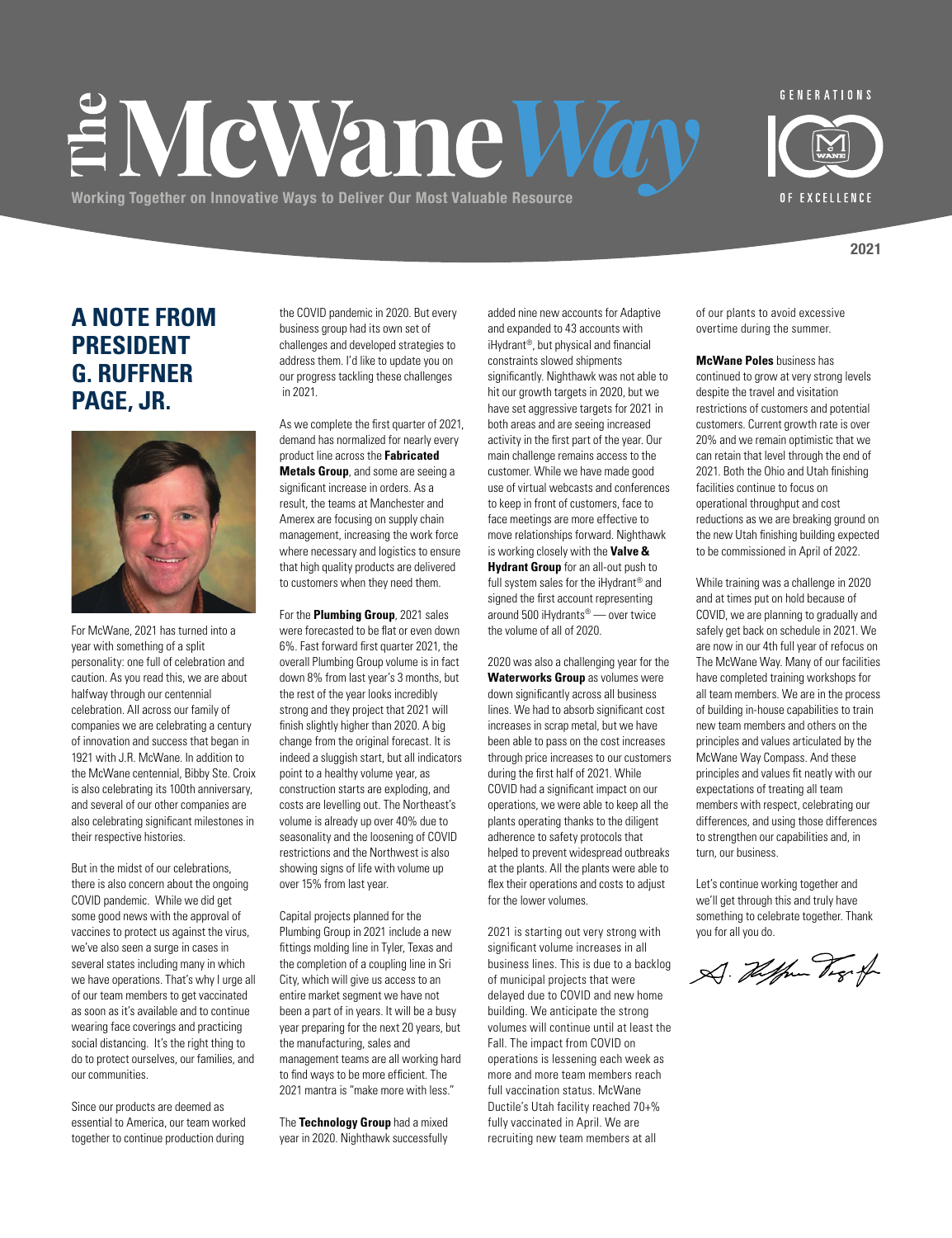# **BIBBY-STE-CROIX CELEBRATES CENTENNIAL ANNIVERSARY**

### **OVER THE PAST CENTURY, BIBBY-STE-CROIX HAS BECOME AN IMPORTANT MEMBER OF THE**

**QUEBEC COMMUNITY.** When it was founded in 1921, the Ste-Croix Foundry was a small concrete block foundry, serving the local needs of farmers by making tractor wheels, plow and harrow parts, cookware and more. In 1947, it became a grey iron alloy foundry, producing pipes and fittings for building drainage systems. They purchased the initial spinner, but the workers built several machines themselves to improve the output.

Unfortunately, tragedy struck twice in 1970. A fire in September and another on Christmas Eve destroyed a large part of the foundry. Although this time was difficult, Bibby was able to rebuild the foundry and preserve 145 jobs because of a government grant.

### **AS WE CELEBRATE OUR FIRST 100 YEARS, IT IS TRULY GRATIFYING TO BE SURROUNDED BY SO MANY PEOPLE WHO HAVE PLAYED SUCH AN IMPORTANT ROLE IN THE COMPANY'S SUCCESS.**

On April 4, 1997, McWane acquired Bibby, and over the next 20 years, made substantial investments in both the Ste-Croix and Laperle Foundries to make them more competitive in the face of increasing global competition. Bibby-Ste-Croix, with the collaboration of Laperle Foundry, is now Canada's largest manufacturer of castings for municipal roads, including manhole covers, Canadian valve boxes, water system fittings and tree grates.

Looking to the future, plans are in place to install a new resin sand manufacturing process, which will allow us to better control the cost and quality of the sand.

As the global economy gradually changes, these improvements will provide us with new opportunities to either expand the range of products we offer or develop new product lines that will serve new markets.

Thank you to the 400+ team members at the Bibby-Ste-Croix and Laperle Foundries for helping achieve this milestone.



### **CONGRATULATIONS 2020 MCWANE SCHOLARSHIP WINNERS**

TYLER UNION

COVID-19 has altered nearly every aspect of life in general, and has had a profound impact on college students. We are pleased to announce the winners of the **2020 McWane Scholarship**. Winners will receive a total scholarship of \$8,000 (\$2,000 per year for four years). Congratulations to the following McWane Scholarship recipients for their hard work and commitment to continuing their education.

### **AMY PERALTA**

**Parent:** Odilon Peralta Crane Operator *Tyler Pipe Company*

**TYLER** 

### **STACIA HATFIELD Parent**: Patrick Hatfield

McWANE<br>DUCTILE Crane Operator *McWane Ductile – Ohio*

### **GISELLE VELASCO VALDIVIA**

**Parent:** Gabriel Reynosa **AB&I** Machine Operator/ Special Finishing Department *AB&I Foundry*

Leadman & Grinder *Tyler Union*

*Clow Valve Company*

### **JADEN MCSPAREN**

**CLCW** SCC90 Operator

### **SARAH ZHANG Parent:** John Zhang

Pattern Maker *AB&I Foundr*y

**HALEY FRANK Parent:** Duane Frank Sales Manager

*McWane Ductile – Ohio*

**OLIVIER DEMERS Parent:** Martine Bernier



AB&I

MCWANE<br>DUCTILE

**CL©W** 

Product Specifications Engineer *Clow Canada*

### **ALEXANDRA GOOD**

*<u>Synapse</u>* 

**Parent:** Benjamin Good, Vice President QMS & SCM *Synapse Wireless*

### **MARIA SACCANI Parent:** Michael Saccani Regional Sales Manager

*MPI Plant & Industrial*

**JUPY** MCWANE

**Parent:** Donnie McSparen

**LASONYA CROOK Parent:** Anthony Crook GFD Millroom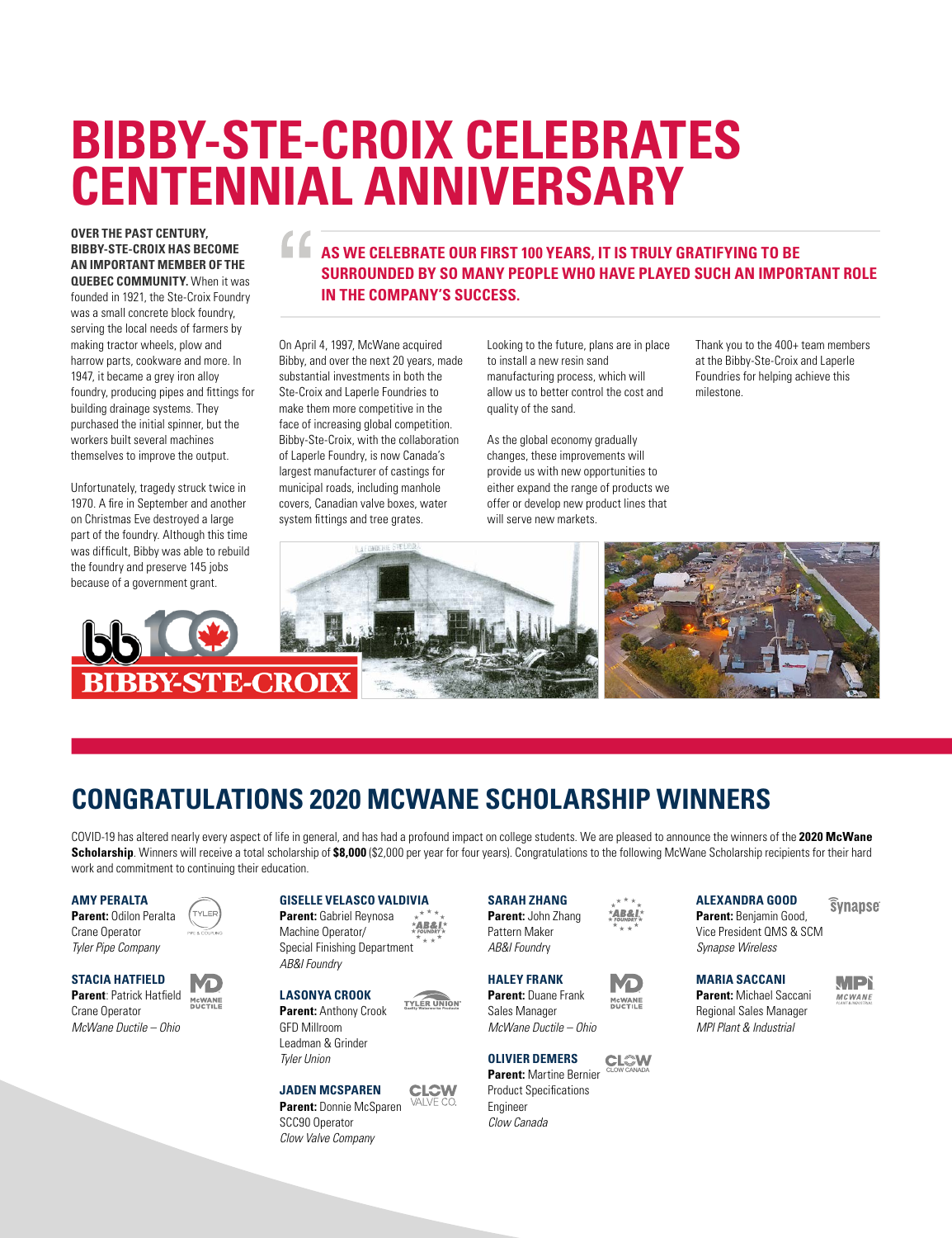# **CELEBRATING 100 YEARS**



### **WE'RE MIDWAY THROUGH THIS MONUMENTAL YEAR, THE MCWANE CENTENNIAL. IT'S A TIME TO CELEBRATE THE INNOVATION AND INGENUITY THAT COMES WITH 100 YEARS OF SERVICE AND, MORE IMPORTANTLY, EVERYONE WHO HAS MADE IT POSSIBLE.**

Together with 12 foundries and 34 total manufacturing facilities across eight countries that make up the McWane Family of Companies, one thing is clear: the key component to our success is our team members — past, present and future.

### **CELEBRATE WHAT MATTERS…**

For anyone that's at all familiar with the McWane Family of Companies, the



phrase "**McWane for Generations**" is a mantra of what McWane stands for, both in terms of the products we make and the thousands of team members who make it happen.

This year is about about celebrating how a group of forward-thinkers working together in 1921 has grown exponentially to be known across our



local communities, our nation and the entire world for excellence that's measured now not just in years or decades, but an entire century.

Our success in building and strengthening the world's infrastructure,



and the relationships we've built along the way, can't be underestimated. This year, we're proud to celebrate **Generations of Excellence**.



### **… AND THEN KEEP THE PARTY GOING!**

Throughout the rest of the year, we'll continue to share stores, reflect on memories made and celebrate as a team. Thank you to all our team members who have already pitched in to help us make this a special year — we're looking forward to doing even more to make this a year to remember.

- **Centennial Site:** Be sure to check our Centennial site often, **www.McWane.com/100**. There you can find stories shared by your teammates, 100 fun facts, a Centennial video and even share your own story.
- $\triangleright$  **Centennial Celebration:** Mark your calendars for Oct. 22, 2021, when we'll host an allcompany celebration.
- **Example 3 Scholarship Opportunities:** Education is paramount to success

— and we want to continue to provide opportunities to those who work for us and those in our community. Be on the lookout for new scholarship opportunities as part of an expanded scholarship program!

**Figure Planting:** To commemorate our centennial anniversary, and as part of our ongoing commitment to the environment and sustainability, we will be planting oak trees at our facilities. These trees will stand as living testaments to growth for

generations to come, cleaning *started the McWane Cast Iron Pipe Company in 1921.*

the air, providing homes for wildlife, shade for team members and a reminder of our history and commitment to a healthy global community.

**Example 1 Community Projects:** Each facility is finding new and different ways to give back. Watch for more details and for a little competition across the family of companies.



*With his background in iron and steel manufacturing, and after establishing himself as an innovative leader in developing highquality products and in worker welfare initiatives, J.R. McWane*